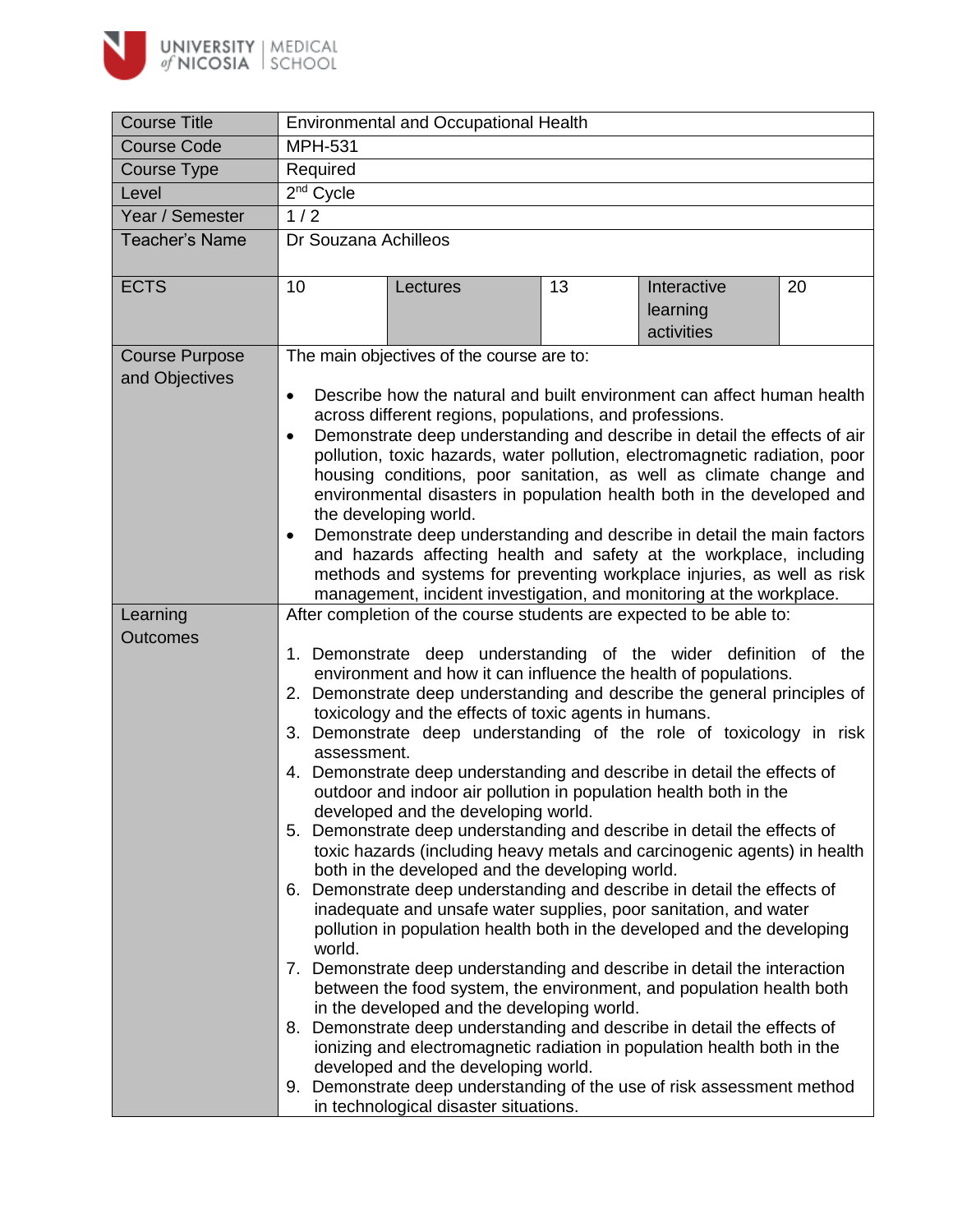| <b>UNIVERSITY   MEDICAL</b><br>of NICOSIA   SCHOOL |                                                                                                                                                                                                                                                                                                                                                                                                                                                                                                                                                                                                                                                                                                                                                                                                                                                                                                                                                                                                                                                                                                                                                                                                                                                                                                                                                                                  |          |                                                                                                                                                                                                                                                                                                                                                                                                                                                                                                                                                                                                                                                                                                                                                                                                                                                                                                                                                                                                                                                                                                                                                                                                                              |
|----------------------------------------------------|----------------------------------------------------------------------------------------------------------------------------------------------------------------------------------------------------------------------------------------------------------------------------------------------------------------------------------------------------------------------------------------------------------------------------------------------------------------------------------------------------------------------------------------------------------------------------------------------------------------------------------------------------------------------------------------------------------------------------------------------------------------------------------------------------------------------------------------------------------------------------------------------------------------------------------------------------------------------------------------------------------------------------------------------------------------------------------------------------------------------------------------------------------------------------------------------------------------------------------------------------------------------------------------------------------------------------------------------------------------------------------|----------|------------------------------------------------------------------------------------------------------------------------------------------------------------------------------------------------------------------------------------------------------------------------------------------------------------------------------------------------------------------------------------------------------------------------------------------------------------------------------------------------------------------------------------------------------------------------------------------------------------------------------------------------------------------------------------------------------------------------------------------------------------------------------------------------------------------------------------------------------------------------------------------------------------------------------------------------------------------------------------------------------------------------------------------------------------------------------------------------------------------------------------------------------------------------------------------------------------------------------|
|                                                    | 10. Demonstrate deep understanding and describe in detail the effects of<br>inadequate housing, poor home conditions, and overcrowding in<br>population health both in the developed and the developing world.<br>11. Demonstrate deep understanding and describe in detail what "built"<br>environment" means, how it can promote health or create adverse<br>from outdoor activities.<br>developing world.<br>occurrence of natural disasters.<br>in natural disaster situations.<br>in sustainable development.<br>Initiative').<br>17. Demonstrate deep understanding and analyse the concept of<br>Occupational Health.<br>affecting health and safety at the workplace.<br>19. Demonstrate deep understanding and describe in detail the control of<br>substances hazardous to health at the workplace.<br>investigation, and monitoring at the workplace.<br>21. Demonstrate deep understanding of the importance of maintaining a<br>regulatory requirements involved.<br>22. Describe the use of health impact assessments for environmental and<br>occupational hazards.<br>23. Demonstrate deep understanding of the procedures and policies<br>required for dealing with hazardous materials at the workplace, and<br>critically evaluate the use of legislation in environmental control.<br>24. Demonstrate deep understanding and describe international disaster |          | health outcome from exposure to toxins and hazards or discouraging<br>12. Demonstrate deep understanding and describe in detail the effects of<br>climate change in population health both in the developed and the<br>13. Demonstrate deep understanding of the effects of climate change in the<br>14. Demonstrate deep understanding of the use of risk assessment method<br>15. Demonstrate deep understanding and describe in detail principles of<br>sustainability and analyse the importance of environmental protection,<br>safeguarding natural resources, and maintenance of ecological balance<br>16. Provide an overview and critically evaluate global initiatives aiming at<br>improving public health through environmental protection and sustainable<br>development (e.g. UN 'Sustainable Development Goals', UNEP 'Healthy<br>Planet, Healthy People', WHO/UNEP 'Health and Environment Linkages<br>18. Demonstrate deep understanding and describe in detail the main factors<br>20. Demonstrate deep understanding and describe methods and systems for<br>preventing workplace injuries, as well as risk management, incident<br>safe workplace, as well as the role of workplace safety standards and |
| Prerequisites                                      | risk reduction strategy.<br><b>MPH-511</b>                                                                                                                                                                                                                                                                                                                                                                                                                                                                                                                                                                                                                                                                                                                                                                                                                                                                                                                                                                                                                                                                                                                                                                                                                                                                                                                                       | Required | None                                                                                                                                                                                                                                                                                                                                                                                                                                                                                                                                                                                                                                                                                                                                                                                                                                                                                                                                                                                                                                                                                                                                                                                                                         |
|                                                    |                                                                                                                                                                                                                                                                                                                                                                                                                                                                                                                                                                                                                                                                                                                                                                                                                                                                                                                                                                                                                                                                                                                                                                                                                                                                                                                                                                                  |          |                                                                                                                                                                                                                                                                                                                                                                                                                                                                                                                                                                                                                                                                                                                                                                                                                                                                                                                                                                                                                                                                                                                                                                                                                              |
| <b>Course Content</b>                              | Introduction to environmental health<br>1.                                                                                                                                                                                                                                                                                                                                                                                                                                                                                                                                                                                                                                                                                                                                                                                                                                                                                                                                                                                                                                                                                                                                                                                                                                                                                                                                       |          |                                                                                                                                                                                                                                                                                                                                                                                                                                                                                                                                                                                                                                                                                                                                                                                                                                                                                                                                                                                                                                                                                                                                                                                                                              |
|                                                    | <b>Toxicology and Environmental Health</b><br>2.                                                                                                                                                                                                                                                                                                                                                                                                                                                                                                                                                                                                                                                                                                                                                                                                                                                                                                                                                                                                                                                                                                                                                                                                                                                                                                                                 |          |                                                                                                                                                                                                                                                                                                                                                                                                                                                                                                                                                                                                                                                                                                                                                                                                                                                                                                                                                                                                                                                                                                                                                                                                                              |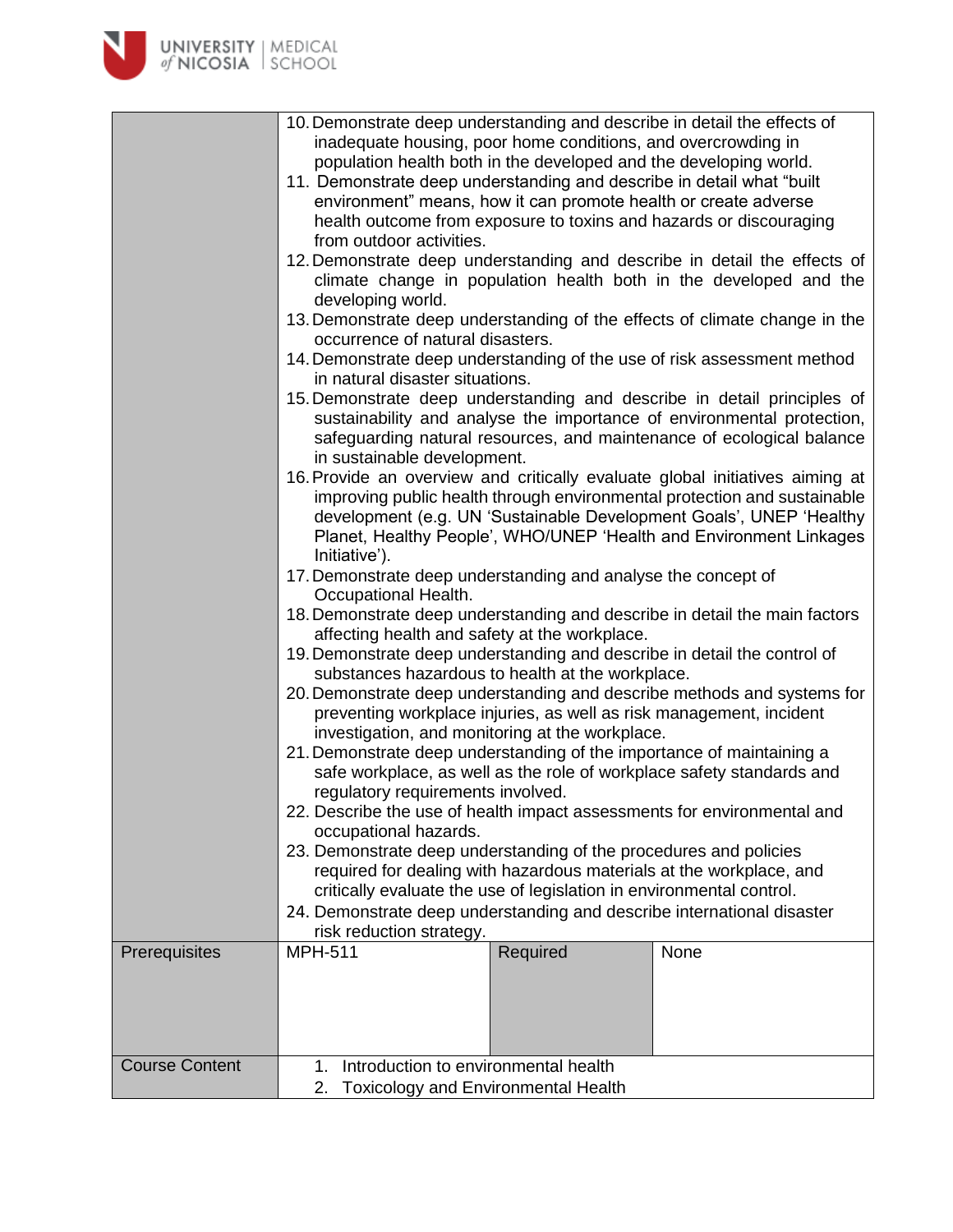

|              | <b>Air Pollution</b><br>3.                                                                                    |                                                                           |                         |             |             |
|--------------|---------------------------------------------------------------------------------------------------------------|---------------------------------------------------------------------------|-------------------------|-------------|-------------|
|              | Water Pollution and Sanitation<br>4.                                                                          |                                                                           |                         |             |             |
|              | 5. Food Systems                                                                                               |                                                                           |                         |             |             |
|              | 6. Radiation                                                                                                  |                                                                           |                         |             |             |
|              |                                                                                                               |                                                                           |                         |             |             |
|              | 7. Healthy Communities                                                                                        |                                                                           |                         |             |             |
|              | 8. Climate Change and Human Health<br>9. Global initiatives for improving public health through environmental |                                                                           |                         |             |             |
|              |                                                                                                               |                                                                           |                         |             |             |
|              |                                                                                                               | protection and sustainable development                                    |                         |             |             |
|              |                                                                                                               | 10. Introduction to Occupational Health                                   |                         |             |             |
|              |                                                                                                               | 11. Control of substances hazardous to health at the workplace            |                         |             |             |
|              | 12. Preventing                                                                                                | workplace<br>investigation, and monitoring                                | injuries:<br>risk       | management, | incident    |
|              |                                                                                                               | 13. Procedures, legislations and policies for monitoring and controlling  |                         |             |             |
|              |                                                                                                               | occupational and environmental hazards, as well as environmental          |                         |             |             |
|              |                                                                                                               |                                                                           |                         |             |             |
|              |                                                                                                               | disasters, and maintaining public health.                                 |                         |             |             |
| Teaching     |                                                                                                               | This programme is delivered via distance learning (online) and includes   |                         |             |             |
| Methodology  |                                                                                                               | recorded lectures, interactive online tutorials (Webinars) and discussion |                         |             |             |
|              | forums, as well as online exercises and other activities.                                                     |                                                                           |                         |             |             |
| Bibliography | <b>Required Textbooks / Reading:</b>                                                                          |                                                                           |                         |             |             |
|              | <b>Title</b>                                                                                                  | Author(s)                                                                 | <b>Publisher</b>        | Year        | <b>ISBN</b> |
|              |                                                                                                               |                                                                           |                         |             |             |
|              | Environmental                                                                                                 |                                                                           |                         |             | 978-        |
|              | Health: From                                                                                                  | Frumkin H.                                                                | Wiley                   | 2016        | 111898      |
|              | Global to Local                                                                                               |                                                                           |                         |             | 4765        |
|              | $(3rd$ ed.)                                                                                                   |                                                                           |                         |             |             |
|              | Oxford                                                                                                        |                                                                           |                         |             |             |
|              | Handbook of                                                                                                   | Oxford                                                                    | Oxford                  |             | 978-        |
|              |                                                                                                               |                                                                           |                         | 2013        | 019965      |
|              | Occupational                                                                                                  | <b>University Press</b>                                                   | <b>University Press</b> |             | 1627        |
|              | Health $(2^{nd}$ ed.)                                                                                         |                                                                           |                         |             |             |
|              |                                                                                                               |                                                                           |                         |             |             |
|              |                                                                                                               |                                                                           |                         |             |             |
|              |                                                                                                               |                                                                           |                         |             |             |
|              |                                                                                                               |                                                                           |                         |             |             |
|              |                                                                                                               |                                                                           |                         |             |             |
|              |                                                                                                               |                                                                           |                         |             |             |
|              |                                                                                                               |                                                                           |                         |             |             |
|              |                                                                                                               |                                                                           |                         |             |             |
|              |                                                                                                               |                                                                           |                         |             |             |
|              |                                                                                                               |                                                                           |                         |             |             |
|              |                                                                                                               |                                                                           |                         |             |             |
|              |                                                                                                               |                                                                           |                         |             |             |
|              |                                                                                                               |                                                                           |                         |             |             |
|              |                                                                                                               |                                                                           |                         |             |             |
|              |                                                                                                               |                                                                           |                         |             |             |